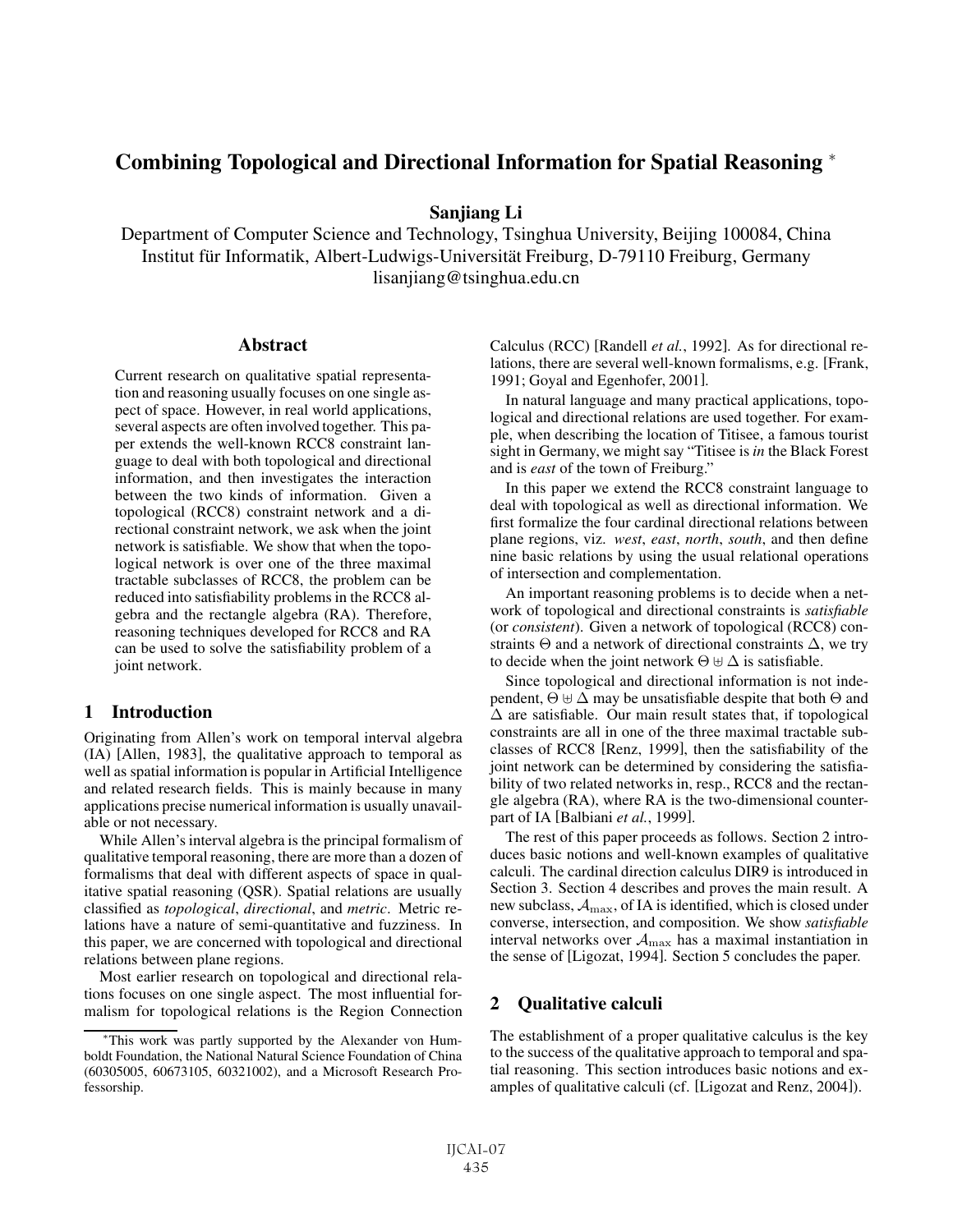#### 2.1 Basic notions

Let U be the universe of temporal/spatial/spatial-temporal entities, and set  $\text{Rel}(\mathbb{U})$  to be the set of binary relations on  $\mathbb{U}$ . With the usual relational operations of intersection, union, and complement,  $\text{Rel}(\mathbb{U})$  is a Boolean algebra.

A finite set B of nonempty relations on U is *jointly exhaustive and pairwise disjoint* (JEPD for short) if any two entities in  $U$  are related by one and only one relations in  $B$ . Write  $\langle \mathcal{B} \rangle$  for the subalgebra of **Rel**(U) generated by  $\mathcal{B}$ . Clearly, relations in B are atoms in the algebra  $\langle B \rangle$ . We call  $\langle B \rangle$  a *qualitative calculus* on U, and call relations in B *basic* relations of the calculus.

There are several general (but optional) restrictions on the choice of B. Write  $id_{\mathbb{U}}$  for the identity relation on  $\mathbb{U}$ . For a relation  $\alpha \in \text{Rel}(\mathbb{U})$ , write  $\alpha^{\sim}$  for the converse of  $\alpha$ , which is defined as  $(x, y) \in \alpha^{\sim}$  iff  $(y, x) \in \alpha$ . Many qualitative calculi require the identity relation  $id_{\mathbb{U}}$  to be a basic relation. In this paper, we relax this restriction, and require that (i)  $id_{\mathbb{U}}$ is contained in one basic relation; and (ii)  $\beta$  is closed under converse, i.e. if  $\alpha$  is a basic relation, then so is  $\alpha^{\sim}$ .

Note that the composition of two relations in  $\langle B \rangle$  is not necessarily in  $\langle \mathcal{B} \rangle$ . For  $\alpha, \beta \in \langle \mathcal{B} \rangle$ , the *weak composition* [Ligozat and Renz, 2004] of  $\alpha$  and  $\beta$ , written as  $\alpha \circ_w \beta$ , is defined to be the smallest relation in  $\langle B \rangle$  which contains  $\alpha \circ \beta$ .

An important reasoning problem in a qualitative calculus is to determine the *satisfiability* or *consistency* of a network Γ of constraints of the form  $x\gamma y$ , where  $\gamma$  is a relation in  $\langle B \rangle$ . A constraint network  $\Gamma = \{v_i \gamma_{ij} v_j\}_{i,j=1}^n$  is *satisfiable* (or *consistent*) if there is an instantiation  $\{a_i\}_{i=1}^n$  in  $\mathbb U$  such that  $(a_i, a_j) \in \gamma_{ij}$  holds for all  $1 \leq i, j \leq n$ .

Consistency of a network can be approximated by using an  $O(n^3)$  time path-consistency algorithm (PCA). A network  $\Gamma = \{v_i \gamma_{ij} v_j\}_{i,j=1}^n$  is *path-consistent* if (i)  $\gamma_{ii}$  is the basic relation in B that contains  $id_{\mathbb{U}}$ ; (ii)  $\varnothing \neq \gamma_{ij} = \gamma_{ji}$ <sup>~</sup>; and (iii)  $\gamma_{ij} \subseteq \gamma_{ik} \circ_w \gamma_{kj}$  for all  $i, j, k$ .

The essence of a PCA is to apply the following rules for any three  $i, j, k$  until the network is stable.

$$
\gamma_{ij} \leftarrow \gamma_{ij} \cap \gamma_{ji} \qquad (1)
$$

$$
\gamma_{ij} \leftarrow \gamma_{ij} \cap \gamma_{ik} \circ_w \gamma_{kj} \qquad (2)
$$

If the empty relation occurs during the process, then the network is inconsistent, otherwise the resulting network is pathconsistent.

#### 2.2 Interval algebra and rectangle algebra

The interval algebra IA [Allen, 1983] is generated by a set  $B_{int}$  of 13 basic relations between time intervals (see Table 1). IA is closed under composition, i.e. the composition of any two interval relations is in IA. Nebel and Bürckert [Nebel] and Bürckert, 1995] identified a maximal tractable subclass H of IA, called *ORD-Horn* subclass, and showed that applying PCA is sufficient for deciding satisfiability for  $H$ .

Ligozat [Ligozat, 1994] introduced a partial order  $\preceq$  on  $\mathcal{B}_{int}$  (see Fig. 1), and termed  $(\mathcal{B}_{int}, \preceq)$  the *interval lattice*. For  $\alpha, \beta \in \mathcal{B}_{int}$ , we write  $[\alpha, \beta]$  for the union of relations between  $\alpha$  and  $\beta$ . Note that  $[\alpha, \beta]$  is nonempty iff  $\alpha \preceq \beta$ . For example,  $[0, 0]$  is the relation  $\bigcup \{0, s, f, d, eq, di, fi, si, oli\}.$ An interval relation is called *convex* if it is of the form  $[\alpha, \beta]$ 

Table 1: The set of basic interval relations  $B_{int}$ , where  $x =$  $[x^-, x^+]$ ,  $y = [y^-, y^+]$  are two intervals.

| Relation | Symb. | Conv. | Meaning                         |   |
|----------|-------|-------|---------------------------------|---|
| precedes | D     | Ŋ١    | $x^+ < y^-$                     |   |
| meets    | m     | mi    | $x^+ = y^-$                     |   |
| overlaps | ο     | ΟI    | $x^{-} < y^{+} < x^{+} < y^{+}$ | 2 |
| starts   | s     | Sİ    | $x^{-} = y^{-} < x^{+} < y^{+}$ |   |
| during   | d     | di    | $x^{-} < y^{-} < y^{+} < x^{+}$ | っ |
| finishes |       | fi    | $y^{-} < x^{-} < x^{+} = y^{+}$ |   |
| equals   | eс    | ec    | $x^- = y^- < x^+ = y^+$         |   |



Figure 1: The interval lattice  $(\mathcal{B}_{int}, \preceq)$ .

with  $\alpha, \beta \in \mathcal{B}_{int}$ . For  $\alpha \in \mathcal{B}_{int}$ , dim $(\alpha)$ , the dimension of  $\alpha$ , is defined [Ligozat, 1994] (see Table 1). The dimension of a non-basic relation is the maximal dimension of its basic relations.

The following convex relations are of particular importance in this paper:

$$
\mathbb{m} = \cup \{m, o, s, f, d, eq, di, fi, si,oi, mi\} \tag{3}
$$

$$
\in = \cup \{s, d, eq, f\} \tag{4}
$$

$$
\mathfrak{D} = \cup \{ \mathsf{fi}, \mathsf{di}, \mathsf{eq}, \mathsf{si} \} \tag{5}
$$

The rectangle algebra (RA) is the two-dimensional counterpart of IA. RA is generated by a set of 169 JEPD relations between rectangles.<sup>1</sup> Write  $\mathcal{B}_{rec}$  for this set, i.e.

$$
\mathcal{B}_{rec} = \{ \alpha \otimes \beta : \alpha, \beta \in \mathcal{B}_{int} \}
$$
 (6)

For a rectangle r, write  $I_x(r)$  and  $I_y(r)$  as, resp., the xand  $y$ -projection of  $r$ . The basic rectangle relation between two rectangles  $a, b$  is  $\alpha \otimes \beta$  iff  $(I_x(a), I_x(b)) \in \alpha$  and  $(I_u(a), I_u(b)) \in \beta$ . The dimension of a basic rectangle relation  $\alpha \otimes \beta$  is defined as  $\dim(\alpha \otimes \beta) = \dim(\alpha) + \dim(\beta)$ . The dimension of a non-basic rectangle relation is defined to be the maximal dimension of its basic relations.

Note that if S is a tractable subclass of IA, then  $S \otimes S =$  $\{\alpha \otimes \beta : \alpha, \beta \in \mathcal{S}\}\$ is also tractable in RA. A tractable subclass of RA larger than  $H \otimes H$  is also obtained in [Balbiani *et al.*, 1999], where  $H$  is the ORD-Horn subclass of IA.

<sup>&</sup>lt;sup>1</sup>In this paper we always assume that the two sides of a rectangle are parallel to the axes of some predefined orthogonal basis in the Euclidean plane.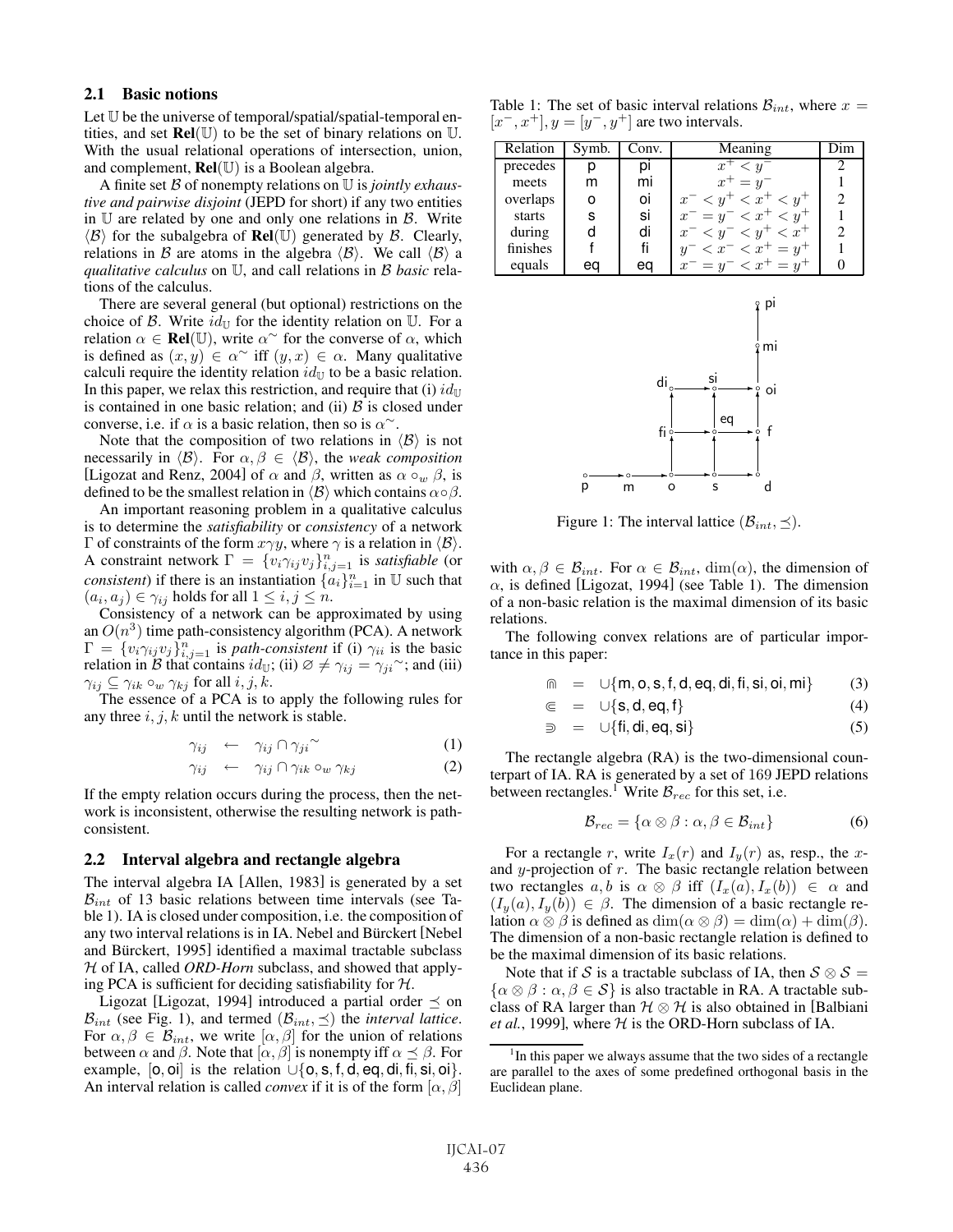| Relation                   | Symb.                                                                           | Meaning                                                                                         |
|----------------------------|---------------------------------------------------------------------------------|-------------------------------------------------------------------------------------------------|
| equals                     | EO.                                                                             | $a = b$                                                                                         |
| disconnected               | DC                                                                              | $a \cap b = \varnothing$                                                                        |
| externally connected       | $a \cap b \neq \emptyset \ \wedge \ a^{\circ} \cap b^{\circ} = \emptyset$<br>EC |                                                                                                 |
| partially overlap          | PО                                                                              | $a^{\circ} \cap b^{\circ} \neq \varnothing \wedge$<br>$a \not\subseteq b \land a \not\supset b$ |
| tangential proper part     | TPP                                                                             | $a\subset b\land a\not\subset b^{\circ}$                                                        |
| non-tangential proper part | <b>NTPP</b>                                                                     | $a \subset b^{\circ}$                                                                           |

Table 2: The set of RCC8 basic relations  $B_{top}$ , where  $a, b$  are two plane regions and  $a^\circ$  and  $b^\circ$  are, resp., their interiors.

## 2.3 RCC8 algebra

A *plane region* (or *region*) is a nonempty regular closed subset of the real plane. The relations in Table 2 and the converses of TPP and NTPP form a JEPD set [Randell *et al.*, 1992]. These are RCC8 basic relations. Write  $B_{top}$  for this set. The RCC8 algebra is  $\langle B_{top} \rangle$ . We write **P** and **PP**, resp., for **TPP** ∪ **NTPP** ∪ **EQ** and **TPP** ∪ **NTPP**.

Renz [Renz, 1999] showed that there are only three maximal tractable subclasses of RCC8 that contain all basic relations. These subclasses are denoted as  $\hat{\mathcal{H}}_8$ ,  $\mathcal{C}_8$ ,  $\mathcal{Q}_8$ . For these subclasses, applying PCA is sufficient for deciding the satisfiability of a network, and there is an  $O(n^2)$  algorithm for finding an atomic refinement of any path-consistent network.

## 3 The Cardinal Direction Calculus DIR9

For a bounded plane region a, define  $\sup_{x}(a) = \sup\{x \in$  $\mathbb{R}: (\exists y)(x, y) \in a\}, \inf_x(a) = \inf\{x \in \mathbb{R}: (\exists y)(x, y) \in$ a}. The definitions of  $\inf_{u}(a)$  and  $\sup_{u}(a)$  are similar. We call  $\mathcal{M}(a) = I_x(a) \times I_y(a)$  the *minimum bounding rectangle* (MBR) of a, where  $I_x(a) = [\inf_x(a), \sup_x(a)]$  and  $I_y(a) =$  $[\inf_{y}(a), \sup_{y}(a)]$  are the x- and y-projection of a.

For two bounded plane regions a, b, if  $\sup_{x}(a) < \inf_{x}(b)$ , then we say  $a$  is *west* of  $b$  and  $b$  is *east* of  $a$ , written as  $aWb$ and  $b\mathsf{E}a$ ; and if  $\sup_y(a) < \inf_y(b)$  then we say a is *south* of b and b is *north* of a, written as  $aSb$  and  $bNa$ .

When a is neither west nor east of b, then  $I_x(a) \cap I_x(b) \neq$ ∅. In this case, we say a is in x-*contact* with b, written as  $aCxb$ . Similarly, if a is neither north nor south of b, then we say  $a$  is in *y-contact* with  $b$ , written as  $aCyb$ .

The Boolean algebra generated by N,S,W,E, written as DIR9, has nine atoms (see Table 3). Although it is very simple, DIR9 is sufficient for expressing directional information in many situations. Moreover, DIR9 is a subclass of RA.

*Remark* 3.1. Let  $\mathcal{B}^3_{int}$  be the JEPD set  $\{p, \text{in}, p\}$ . The algebra  $\langle B_{int}^3 \rangle$  is in fact the interval algebra  $A_3$  studied in [Golumbic and Shamir, 1993]. Let  $\mathcal{H}_3 = \{p, \widehat{m}, p\mathbf{i}, p \cup \widehat{m}, \widehat{m} \cup p\mathbf{i}, \top\},\$ where  $\top$  is the universal relation. Note that  $\mathcal{H}_3 = \mathcal{A}_3 \cap \mathcal{H}$ . Golumbic and Shamir proved that  $H_3$  is a maximal tractable subclass of  $A_3$ . Since  $A_3 \otimes A_3$  is exactly DIR9 (see Table 3),  $\mathcal{H}_3 \otimes \mathcal{H}_3$  is a tractable subclass of DIR9.<sup>2</sup> It will be our future work to find maximal tractable subclasses of DIR9.

Table 3: Nine cardinal directional relations, where  $a, b$  are two bounded plane regions.

| Relation                      | Symb. | Meaning                      | RA                                |
|-------------------------------|-------|------------------------------|-----------------------------------|
| northwest                     | ÑW    | $aNb$ and $aWb$              | $\mathsf{p} \otimes \mathsf{p}$ i |
| north and $x$ -contact        | NC.   | $aNb$ and $aCxb$             | $m \otimes p$ i                   |
| northeast                     | NE    | $aNb$ and $aEb$              | $pi \otimes pi$                   |
| $y$ -contact and west         | CW    | $aCyb$ and $aWb$             | $\mathsf{D}\otimes\mathsf{D}$     |
| $y$ -contact and $x$ -contact | CC    | $aCyb$ and $aCxb$            |                                   |
| $y$ -contact and east         | СE    | $a$ Cyb and $a \mathsf{E} b$ | $pi \otimes m$                    |
| southwest                     | SW    | $aSb$ and $aWb$              | ⊗ p                               |
| south and $x$ -contact        | SC    | $aSb$ and $aCxb$             | $\mathbb{R} \otimes \mathsf{p}$   |
| southeast                     | SE    | $aSb$ and $aEb$              |                                   |

## 4 Main result

Suppose  $V = \{v_i\}_{i=1}^n$  is a collection of spatial variables,  $\Theta = {\theta_{ij}}_{i=1}^n$  and  $\Delta = {\delta_{ij}}_{i=1}^n$  are, resp., a topological (RCC8) and a directional (DIR9) constraint network over V . Our problem is when the joint network  $\Theta \oplus \Delta$  is satisfiable.

*Without loss of generality, in this section we assume (i)*  $\theta_{ii}$  = **EQ** for all i and  $\mathbf{EQ} \neq \theta_{ij} = \theta_{ji}^{\sim}$  for all  $i \neq j$ ; *and (ii)*  $\delta_{ii} = \mathbf{CC}$  *and*  $\delta_{ij} = \delta_{ji}^{\sim}$  *for all i, j.* 

The following example shows that topological and directional constraints are not independent.

**Example 4.1.** Let  $V = \{v_1, v_2\}$ ,  $\theta_{12} = EC$ ,  $\delta_{12} = NC$ . Both  $\Theta$  and  $\Delta$  are trivially satisfiable. For any two regions a, b, if a**EC**b, then by  $a \cap b \neq \emptyset$  we know  $\mathcal{M}(a) \cap \mathcal{M}(b) \neq \emptyset$ , hence aNCb cannot hold. Therefore  $\Theta \boxplus \Delta$  is inconsistent.

Given  $\Theta$  and  $\Delta$ , we define an RCC8 network  $\overline{\Theta}$  and an RA network  $\overline{\Delta}$  as follows:

$$
\overline{\theta}_{ij} = \left\{ \begin{array}{ll} \theta_{ij} \cap \textbf{DC}, & \text{if } \textbf{CC} \cap \delta_{ij} = \varnothing; \\ \theta_{ij}, & \text{otherwise}. \end{array} \right.
$$

$$
\overline{\delta}_{ij} = \left\{ \begin{array}{ll} \delta_{ij} \cap \operatorname{\sf eq} \otimes \operatorname{\sf eq}, & \text{if } \theta_{ij} = \operatorname{\bf EQ}; \\ \delta_{ij} \cap \in \otimes \in, & \text{if } \operatorname{\bf EQ} \neq \theta_{ij} \subseteq \operatorname{\bf P}; \\ \delta_{ij} \cap \ni \otimes \otimes \ni, & \text{if } \operatorname{\bf EQ} \neq \theta_{ij} \subseteq \operatorname{\bf P} \check{ }; \\ \delta_{ij} \cap \Cap \otimes \Cap, & \text{if } \operatorname{\bf DC} \cap \theta_{ij} = \varnothing; \\ \delta_{ij}, & \text{otherwise}. \end{array} \right.
$$

Note that  $\overline{\theta}_{ij} \subseteq \theta_{ij}$  and  $\overline{\delta}_{ij} \subseteq \delta_{ij}$  for any two  $i, j$ . This means  $\overline{\Theta}$  is a refinement of  $\Theta$  and  $\overline{\Delta}$  is a refinement of  $\Delta$  (in RA).

**Lemma 4.1.**  $\Theta \oplus \Delta$  *is satisfiable iff*  $\overline{\Theta} \oplus \overline{\Delta}$  *is satisfiable.* 

As for Example 4.1, by  $\delta_{12} = \text{NC}$  we know  $\overline{\theta}_{12} = \text{EC} \cap$  $DC = \emptyset$ . Therefore the joint network is inconsistent.

The main contribution of this paper is to show that if  $\Theta$  is a path-consistent RCC8 network over one of the three maximal tractable subclasses of RCC8, viz.  $\hat{H}_8$ ,  $\hat{C}_8$ ,  $\hat{Q}_8$ , then  $\Theta \uplus \Delta$  is satisfiable iff  $\overline{\Theta}$  and  $\overline{\Delta}$  are satisfiable.

To prove this result, we need two further lemmas.

For  $r = [x^-, x^+] \times [y^-, y^+]$  and  $\epsilon > 0$ , we write  $r + \epsilon$ for  $[x^- - \epsilon/2, x^+ + \epsilon/2] \times [y^- - \epsilon/2, y^+ + \epsilon/2]$ . For two rectangles  $r_1, r_2$ , if no edges of  $r_1$  are in line with any edge of  $r_2$ , then we can expand the two rectangles a little without changing their rectangle relation. In general, we have

**Lemma 4.2.** *Let*  $\{r_i = [x_i^-, x_i^+] \times [y_i^-, y_i^+] \}_{i=1}^n$  *be a collection of rectangles, where no two points in either*  $X =$ 

<sup>&</sup>lt;sup>2</sup>It is worth noting that the intersection of DIR9 and  $\mathcal{N}$  is  $\mathcal{H}_3 \otimes$  $\mathcal{H}_3$ , where  $\mathcal N$  is the new tractable subset of RA of [Balbiani *et al.*, 1999].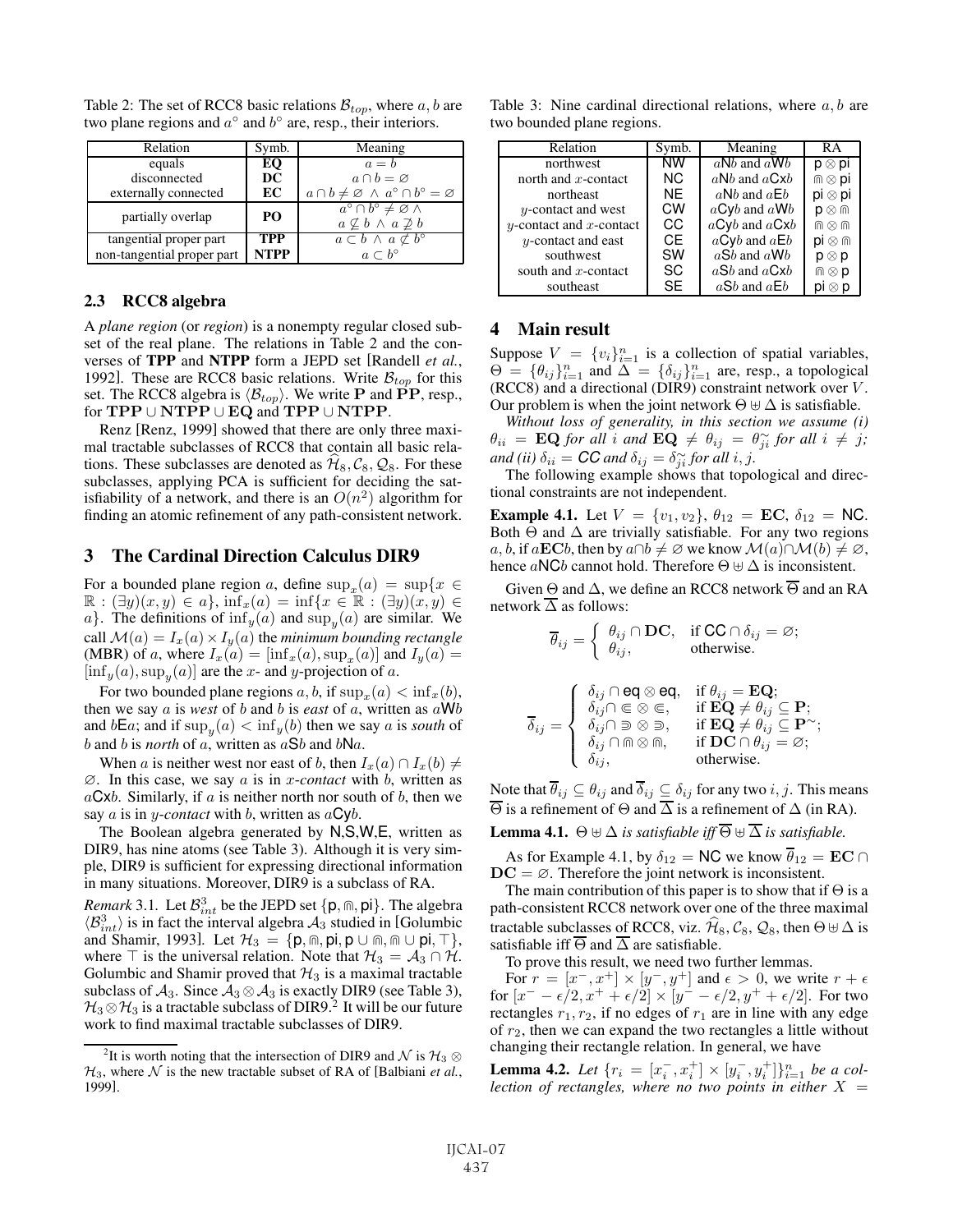${x}_{i}^{-}$ ,  $x_{i}^{+}$ } $_{i=1}^{n}$  *or*  $Y = {y}_{i}^{-}$ ,  $y_{i}^{+}$ } $_{i=1}^{n}$  *are identical. Set*  $\epsilon$  *to be the smaller one of*  $\min\{|x - x'| : x \neq x', x, x' \in X\}$  *and*  $\min\{|y - y'| : y \neq y', y, y' \in Y\}$ *. Suppose*  $\{a_i\}_{i=1}^n$  *is a collection of bounded plane regions such that*  $r_i \subset \mathcal{M}(a_i) \subset$  $r_i + \epsilon/4$ . Then the basic rectangle relation between  $\mathcal{M}(a_i)$ *and*  $\mathcal{M}(a_i)$  *is the same as that between*  $r_i$  *and*  $r_j$  *for any i*, *j*.

For an RCC8 basic network Θ and a collection of rectangles  $\{r_i\}_{i=1}^n$ , if  $\{r_i\}_{i=1}^n$  is in a sense 'compatible' with  $\Theta$ , then a realization  $\{a_i^*\}_{i=1}^n$  of  $\Theta$  can be found such that  $\mathcal{M}(a_i^*)$ is *almost* identical with  $r_i$  for each *i*.

**Definition 4.1.** A collection of rectangles  $\{r_i\}_{i=1}^n$  are *compatible* with an RCC8 basic network  $\Theta = \{v_i \theta_{ij} v_j\}_{i,j=1}^n$  if for any  $i, j$  we have

- If  $\theta_{ij} = \mathbf{EQ}$ , then  $r_i = r_j$ ;
- If  $\theta_{ij} \neq \mathbf{DC}$ , then  $r_i \cap r_j$  is a rectangle, i.e. the interior of  $r_i \cap r_j$  is nonempty;
- If  $\theta_{ij} \subseteq \textbf{PP}$ , then  $r_i$  is contained in the interior of  $r_j$ .

**Lemma 4.3.** *Let*  $\Theta = \{v_i \theta_{ij} v_j\}_{i,j=1}^n$  *be a satisfiable RCC8 basic network.* Suppose  $\{r_i\}_{i=1}^n$  is a collection of rectan*gles that are compatible with* Θ*. Then we have a realization*  $\{a_i^*\}_{i=1}^n$  *of*  $\Theta$  *such that each*  $a_i^*$  *is a bounded region and*  $r_i \subset M(a_i^*) \subset r_i + \epsilon/4$ , where  $\epsilon > 0$  *is the positive number as defined in Lemma 4.2.*

*Proof.* The proof is similar to that given for RCC8 (cf. [Renz, 1998; Li, 2006b; Li and Wang, 2006]). First, we define  $l(i)$ , the ntpp-level of  $v_i$ , inductively as follows:

- $l(i) = 1$  if there is no j such that  $\theta_{ji} = \textbf{NTPP}$ ;
- $l(i) = k + 1$  if there is a variable  $v_j$  such that (a)  $l(j) =$ k and  $\theta_{ji}$  = **NTPP**, and (b)  $\theta_{mi}$  = **NTPP** implies  $l(m) \leq k$  for any variable  $v_m$ .

Write  $E_{ik}$  ( $k = 1, \dots, 4$ ) for the four corner points of  $r_i$ . For  $i \neq j$ , if  $\theta_{ij}$  is **EC** or **PO**, then choose two new points  $P_{ij}$  and  $P_{ji}$  in the interior of  $r_i \cap r_j$ . Set N to be the set of these points, and set  $\delta$  to be the smallest distance between two points in N. Clearly  $0 < \delta < \epsilon$ . For each point P in N, construct a system of squares  $\{p^-, p^+, p^{(1)}, \cdots, p^{(n)}\}$  as in Fig. 2, where  $p^{(n)}$  is a square centered at P with the length of  $\delta/2$ , and  $p^-$  and  $p^+$  are two smaller squares that meet at P.

Now we construct *n* bounded regions  $\{a_i^*\}_{i=1}^n$  as follows.

• 
$$
a_i = \bigcup_{k=1}^4 e_{ik}^{(1)}
$$
;

• 
$$
a'_i = a_i \cup \bigcup \{p_{ij}^{(-)} \cup p_{ji}^{(+)} : \theta_{ij} = \mathbf{EC}\} \cup \bigcup \{p_{ij}^{(1)} \cup p_{ji}^{(1)} : \theta_{ij} = \mathbf{PO}\};
$$

- $a''_i = a'_i \cup \{a'_k : \theta_{ki} \text{ is TPP or NTPP}\};$
- $a_i^* = a_i'' \cup \bigcup \{p^{(l(i))} : p \in N \text{ and } (\exists j)[\theta_{ji} =$ **NTPP** and  $p^{(1)} \cap a''_j \neq \emptyset$  }.

Then  $\{a_i^*\}_{i=1}^n$  is a realization of  $\Theta$ . Moreover, we have  $r_i \subseteq$  $\mathcal{M}(c_i) \subset r_i + \delta/4 \subset r_i + \epsilon/4.$ 

## Now we prove our main result.

Theorem 4.1. *Let* Θ *be a path-consistent RCC8 network over*  $\widehat{\mathcal{H}}$  (or  $\mathcal{C}_8$ ,  $\mathcal{Q}_8$ ), and let  $\Delta$  be a DIR9 network. Then  $\Theta \uplus \Delta$  is *satisfiable iff*  $\overline{\Theta}$  *and*  $\overline{\Delta}$  *are satisfiable.* 



Figure 2: An illustration of the ntpp-chain centered at  $P_{ij}$ .

*Proof.* We take  $H_8$  as an example. The proofs for the other two maximal tractable subclasses are similar.

Suppose  $\overline{\Theta}$  and  $\overline{\Delta}$  are satisfiable. Since  $\Theta$  is a pathconsistent network over  $\mathcal{H}_8$ , we can construct an atomic RCC8 network Θ<sup>∗</sup> as follows [Renz, 1999].

- if  $DC \subseteq \theta_{ij}$ , then set  $\theta_{ij}^* = DC$ ;
- else if  $\mathbf{EC} \subseteq \theta_{ij}$ , then set  $\theta_{ij}^* = \mathbf{EC}$ ;
- else if  $\mathbf{PO} \subseteq \theta_{ij}$ , then set  $\theta_{ij}^* = \mathbf{PO}$ ;
- else if **TPP**  $\subseteq$   $\theta_{ij}$ , then set  $\theta_{ij}^* =$  **TPP**;
- else if  $\theta_{ij} = \textbf{NTPP}$  then set  $\hat{\theta}_{ij}^* = \textbf{NTPP}$ ;
- else if  $\mathbf{TPP}^{\sim} \subseteq \theta_{ij}$  then set  $\theta_{ij}^* = \mathbf{TPP}^{\sim}$ ;
- else if  $\theta_{ij} = \textbf{NTPP}^{\sim}$  then set  $\theta_{ij}^* = \textbf{NTPP}^{\sim}$ .

By  $\theta_{ij}^* \subseteq \theta_{ij}$  for any  $i, j$ , we know  $\Theta^*$  is an atomic refinement of  $\Theta$  and  $\overline{\Theta}$ . Moreover, for any two  $i, j, \theta_{ij} \subseteq \mathbf{P}$  iff  $\theta_{ij}^* \subseteq \mathbf{P}$ .

We claim that the satisfiable RA network  $\overline{\Delta}$  has a realization  $\{r_i\}_{i=1}^n$  that is compatible with  $\Theta^*$ . In other words,  $\Theta^*$ and  $\{r_i\}$  satisfy the conditions of Lemma 4.3. Since the proof is quite complex, we defer it to the next subsection.

Now, by Lemma 4.3 we can find a realization  ${c_i}_{i=1}^n$  of  $\Theta^*$  such that  $r_i \subset \mathcal{M}(c_i) \subset r_i + \epsilon/4$ . By Lemma 4.2,  $\{c_i\}$  is also a realization of  $\overline{\Delta}$ . Therefore,  $\Theta \uplus \Delta$  is satisfiable.  $\Box$ 

Recall that applying PCA is sufficient for deciding satisfiability for RCC8 subclasses  $\mathcal{H}_8$ ,  $\mathcal{C}_8$ , and  $\mathcal{Q}_8$ , and for RA subclass  $H \otimes H$ . We have the following corollary, where  $H_3$ is defined in Remark 3.1.

Corollary 4.1. *Let* Θ *be an RCC8 network over either one of*  $\widehat{\mathcal{H}}_8$ ,  $\mathcal{C}_8$ ,  $\mathcal{Q}_8$ , and let  $\Delta$  be a DIR9 network over  $\mathcal{H}_3 \otimes \mathcal{H}_3$ . Then *deciding the satisfiability of*  $\Theta \oplus \Delta$  *is of cubic complexity.* 

*Proof.* It is of quadratic complexity to compute  $\overline{\Theta}$  and  $\overline{\Delta}$ . Note that  $\overline{\Delta}$  is a rectangle network over  $\mathcal{A}_{\max}\otimes \mathcal{A}_{\max}\subset \mathcal{H}\otimes \mathcal{A}$ H, and applying PCA to  $\overline{\Theta}$  and  $\overline{\Delta}$  is of cubic complexity.  $\Box$ 

The next example shows, however, if  $\Theta$  is not over any one of  $H, C_8$ , and  $Q_8$ , then the result may not hold.

**Example 4.2.** Let  $V = \{v_1, v_2, v_3\}$ ,  $\theta_{12} = \theta_{13} = \mathbf{DC}$ ,  $\theta_{23}$  = **TPP** ∪ **TPP**<sup>∼</sup>,  $\delta_{12}$  = **NC**,  $\delta_{13}$  = **CW**,  $\delta_{23}$  = **CC**. Both  $\Theta$  and  $\Delta$  are satisfiable, but not  $\Theta \uplus \Delta$ .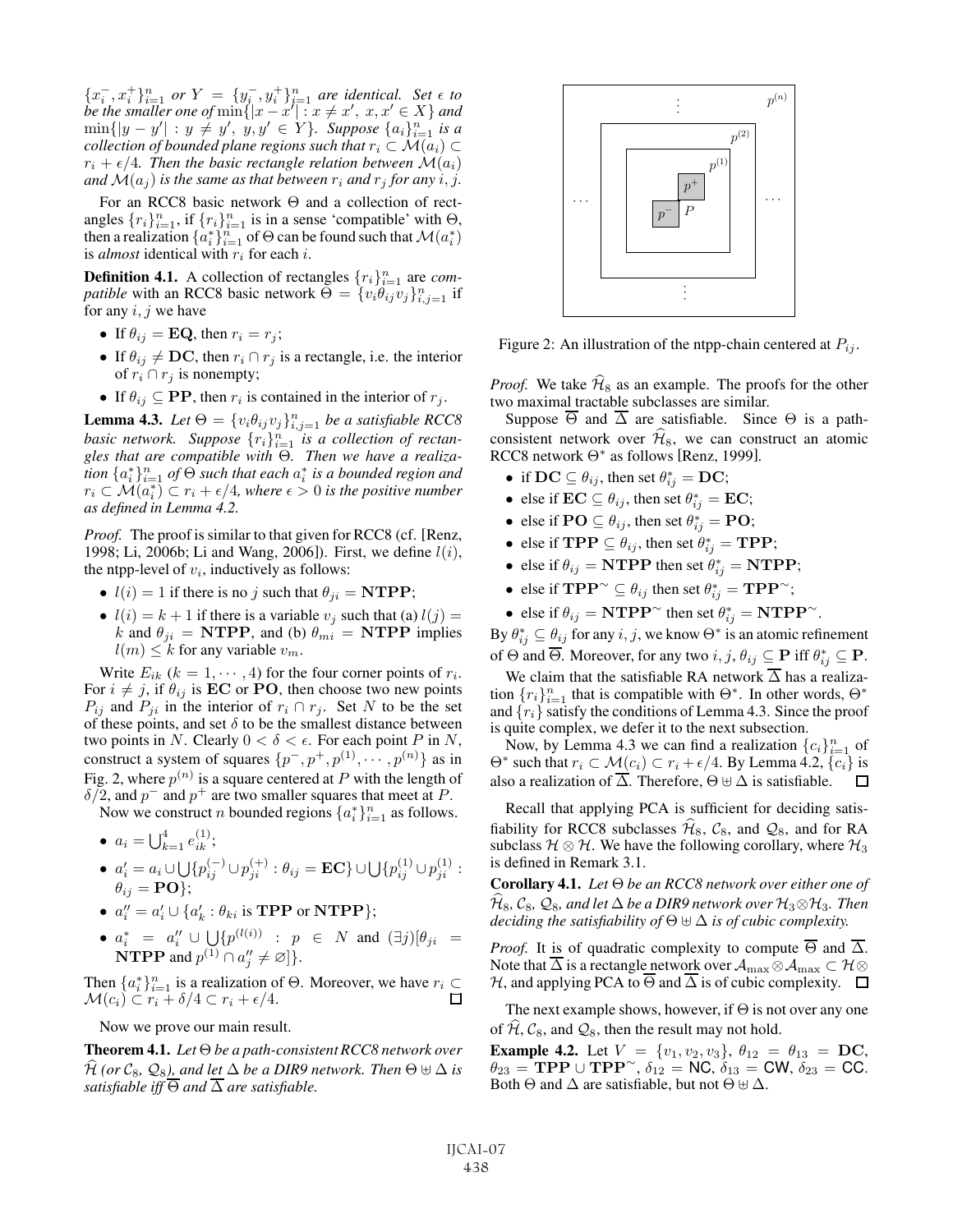#### 4.1 Maximal instantiation of rectangle networks

For an RCC8 network  $\Theta$  and a DIR9 network  $\Delta$ , suppose  $\overline{\Theta}$ and  $\overline{\Delta}$  are satisfiable, and  $\Theta^*$  is the atomic refinement of  $\Theta$ constructed in the proof of Theorem 4.1. We show  $\Delta$  has a rectangle realization  $\{r_i\}_{i=1}^n$  that is compatible with  $\Theta^*$ .

We first define an auxiliary subclass  $A_{\text{max}}$  of IA.

**Definition 4.2.** An interval relation  $\alpha$  is in  $\mathcal{A}_{\text{max}}$  if

- $\alpha$  is convex;
- $m \subseteq \alpha$  only if  $o \subseteq \alpha$ , and  $mi \subseteq \alpha$  only if  $oi \subseteq \alpha$ ;
- $s \subseteq \alpha$  only if  $d \subseteq \alpha$ , and  $si \subseteq \alpha$  only if  $di \subseteq \alpha$ ;
- f  $\subseteq \alpha$  only if  $d \subseteq \alpha$ , and fi  $\subseteq \alpha$  only if di  $\subseteq \alpha$ .

Note that all  $A_{\text{max}}$  relations except eq are of dimension 2. By the definition of  $A_{\text{max}}$ , it is easy to see that  $A_{\text{max}}$  is closed under converse and intersection. The following lemma

further asserts that  $A_{\text{max}}$  is closed under composition.

**Lemma 4.4.** *If*  $\alpha, \beta \in A_{\text{max}}$ *, then*  $\alpha \circ \beta \in A_{\text{max}}$ *.* 

*Proof. (Sketch.)* Since the composition of two convex relations is still convex,  $\alpha \circ \beta$  is convex too.

If  $m \subseteq \alpha \circ \beta$ , then there exist two basic relations  $a, b$  such that  $a \subseteq \alpha$ ,  $b \subseteq \beta$ , and  $m \subseteq a \circ b$ . By checking the composition table of IA [Allen, 1983], we have  $\sigma \nsubseteq a \circ b$  iff (i)  $a = m$  and  $b \in \{s, eq, si\}$ ; or (ii)  $a \in \{f, eq, fi\}$  and  $b = m$ . By  $a \subseteq \alpha \in \mathcal{A}_{\max}$  and  $b \subseteq \beta \in \mathcal{A}_{\max}$ , we know  $\mathsf{o} \subseteq \alpha$ or  $\mathbf{o} \subseteq \beta$ . By the composition table we have  $\mathbf{o} \subseteq \mathbf{o} \circ b$  or  $\mathsf{o} \subseteq a \circ \mathsf{o}$ , hence  $\mathsf{o} \subseteq \alpha \circ \beta$ . This means  $\mathsf{m} \subseteq \alpha \circ \beta$  only if  $\mathbf{o} \subseteq \alpha \circ \beta$ . Symmetrically, we can show  $\mathbf{m} \subseteq \alpha \circ \beta$  only if  $oi \subseteq \alpha \circ \beta$ . The proofs for the remaining four cases are similar. In this way we know  $\alpha \circ \beta$  is also in  $\mathcal{A}_{\text{max}}$ .  $\Box$ 

We next characterize when a composition of two relations in  $A_{\text{max}}$  can contain eq.

**Lemma 4.5.** *For two interval relations*  $\alpha, \beta \in A_{\text{max}}$ *, if*  $eq \subseteq$  $\alpha \circ \beta$ *, then*  $eq \subseteq \alpha \cap \beta$  or  $[0, 0] \subseteq \alpha \circ \beta$ *.* 

*Proof.* By Lemma 4.4 we know  $\alpha \circ \beta$  is in  $\mathcal{A}_{\text{max}}$ . If eq  $\in$  $\alpha \circ \beta$ , then there exist two basic relations a, b such that  $a \subseteq \alpha$ ,  $b \subseteq \beta$ , and eq  $\subseteq a \circ b$ . This is possible iff b is the converse of a. Suppose  $a \neq eq$ . There are two possible situations. If  $a \in \{p, o, d, di,oi, pi\}$ , then by the composition table we know  $[\mathbf{0}, \mathbf{0}] \subseteq a \circ b$ . If  $a \in \{\mathsf{m}, \mathsf{s}, \mathsf{f}, \mathsf{fi}, \mathsf{si}, \mathsf{mi}\},\$  then  $a \circ b$  is f ∪ eq ∪ fi or s ∪ eq ∪ si. Since  $\alpha \circ \beta \in \mathcal{A}_{\text{max}}$ , we know d, di are contained in  $\alpha \circ \beta$ . Checking Fig. 1, we know [0, 0] is the smallest convex relation which contains both d and di. Therefore [**o**, **oi**] is contained in the convex relation  $\alpha \circ \beta$ .  $\Box$ 

The following lemma characterizes when an eq relation can be obtained as the intersection of two relations in  $A_{\text{max}}$ .

**Lemma 4.6.** *For two*  $A_{\text{max}}$  *relations*  $\alpha \neq \text{eq}$  *and*  $\beta \neq \text{eq}$ *, if*  $\alpha \cap \beta = \text{eq}$ , then  $\alpha = \beta^{\sim}$  and  $\alpha$  is either  $\in \text{or } \exists$ .

*Proof.* If  $\alpha$  is neither  $\epsilon$  nor  $\Rightarrow$ , then  $[0, 0]$  is contained in  $\alpha$ . Note that in this case, by  $\alpha \cap \beta =$ eq, we have  $\beta =$ eq. This is a contradiction. So  $\alpha$  is  $\in$  or  $\supseteq$ . The same conclusion also holds for  $\beta$ . Clearly,  $\alpha$  is the converse of  $\beta$ . □

We will next show when  $a \in \sigma$   $\supseteq$  relation can be generated by the composition of two  $A_{\text{max}}$  relations.

**Lemma 4.7.** *For two*  $A_{\text{max}}$  *relations*  $\alpha \neq \text{eq}$  *and*  $\beta \neq \text{eq}$ *, if*  $\alpha \circ \beta = \epsilon$ , then  $\alpha = \beta = \epsilon$ ; if  $\alpha \circ \beta = \epsilon$ , then  $\alpha = \beta = \epsilon$ .

*Proof.* By Lemma 4.5 we know  $eq \subseteq \alpha \cap \beta$ . Since  $\alpha$  is not eq, either  $\in \sigma$  is contained in  $\alpha$ . The same conclusion holds for  $\beta$ . By  $\alpha \circ \beta = \epsilon$  and eq  $\subseteq \alpha \cap \beta$ , we know  $\alpha$  and  $\beta$  can only be  $\in$ . □

As a corollary of the above two lemmas, we have

**Corollary 4.2.** *For three*  $A_{\text{max}}$  *relations*  $\alpha \neq eq$ *,*  $\beta \neq eq$ *,*  $\gamma \neq$  *eq*,  $\alpha \cap \beta \circ \gamma =$  *eq iff*  $\alpha = \beta^{\sim} = \gamma^{\sim}$  *and*  $\alpha$  *is*  $\in$  *or*  $\supseteq$ *.* 

Since  $[0, 0]$  is the smallest convex relation in  $A_{\text{max}}$  which strictly contains  $\in$ , we have the following result.

**Lemma 4.8.** *For*  $\alpha, \beta \in A_{\text{max}}$ *, if*  $\alpha \cap \beta = \epsilon$ *, then either one*  $is \in ; if \alpha \cap \beta = \exists$ , then either one is  $\exists$ .

Let  $\Gamma = \{v_i \gamma_{ij} v_j\}_{i,j=1}^n$  be a rectangle (or interval) network, and let  $\{a_i\}_{i=1}^n$  be a realization of  $\Gamma$ . We say  $\{a_i\}$  is a *maximal instantiation* of  $\Gamma$  iff  $\dim(\gamma_{ij})$  is equal to the dimension of the basic relation between  $a_i$  and  $a_j$  for all  $i, j$ [Ligozat, 1994; Balbiani *et al.*, 1999].

Theorem 4.2 ([Ligozat, 1994]). *Let* Λ *be an interval network that contains only preconvex relations. If* Λ *is pathconsistent, then there is a maximal instantiation of* Λ*.* 3

The path-consistency condition in the above theorem is necessary. For example, if  $\Lambda$  is the constraint network  $\{x \in$  $y \in z \in x$ , then  $\Lambda$  is satisfiable but has no maximal instantiation: by applying PCA we obtain x eq y eq z eq x.

But when only relations in  $A_{\text{max}}$  are concerned, we have the following result.

Theorem 4.3. *Let* Λ *be an interval network that contains only relations in* Amax*. Suppose* Λ *is satisfiable and for all*  $i, j, k$  *we have (a)*  $\lambda_{ij} = \frac{1}{2}$  eq *iff*  $i = j$ ; (b)  $\lambda_{ij} = \lambda_{ji}^{\infty}$ ; (c)  $\lambda_{ik} = \epsilon \wedge \lambda_{kj} = \epsilon \rightarrow \lambda_{ij} = \epsilon$ . Then  $\Lambda$  has a maximal instan*tiation.*

*Proof.* Suppose by applying PCA the network will be stable after  $m$  steps. We prove by induction that at no step this introduces new  $\in$  or  $\supseteq$  or eq constraints. This means that, for each step  $1 \le p \le m$ ,  $\lambda_{ij}^p \in {\text{eq}, \in, \exists}$  only if  $\lambda_{ij}^p = \lambda_{ij}$ , where  $\lambda_{ij}^p$  is the relation between  $x_i$  and  $x_j$  after the p-th step.

Suppose this holds for  $p \geq 1$ . We show it holds for step  $p + 1$ . Note that  $\lambda_{ij}^{p+1} = \lambda_{ij}^p \cap \lambda_{ik}^p \circ \lambda_{kj}^p$  for some k or  $\lambda_{ij}^{p+1} = \lambda_{ij}^p \cap \lambda_{ji}^p$ . We take the first case as an example.

If  $\lambda_{ij}^{p+1} =$  eq, then by Corollary 4.2 we know  $\lambda_{ik}^p = \lambda_{kj}^p =$  $\lambda_{ij}^p \text{ is on } \exists$ . By the induction hypothesis we know  $\lambda_{ik} =$  $\lambda_{kj} = \lambda_{ji}$  are all  $\in$  or  $\supseteq$ . This contradicts the third condition. Therefore  $\lambda_{ij}^{p+1} \neq$  eq.

If  $\lambda_{ij}^{p+1} = \in \neq \lambda_{ij}^p$ , then by Lemma 4.8 we have  $\lambda_{ik}^p \circ$  $\lambda_{kj}^p = \in$ . But according to Lemma 4.7, this is possible iff both  $\lambda_{ik}^p$  and  $\lambda_{kj}^p$  are  $\in$ . By the induction hypothesis and the third condition, we know  $\lambda_{ik} = \lambda_{kj} = \epsilon$  and  $\lambda_{ij} = \epsilon$ . This is a contradiction. Hence  $\lambda_{ij}^{p+1} \neq \in$ .

<sup>&</sup>lt;sup>3</sup>We remind here that a convex relation is preconvex, and an interval relation is preconvex iff it is an ORD-Horn relation.